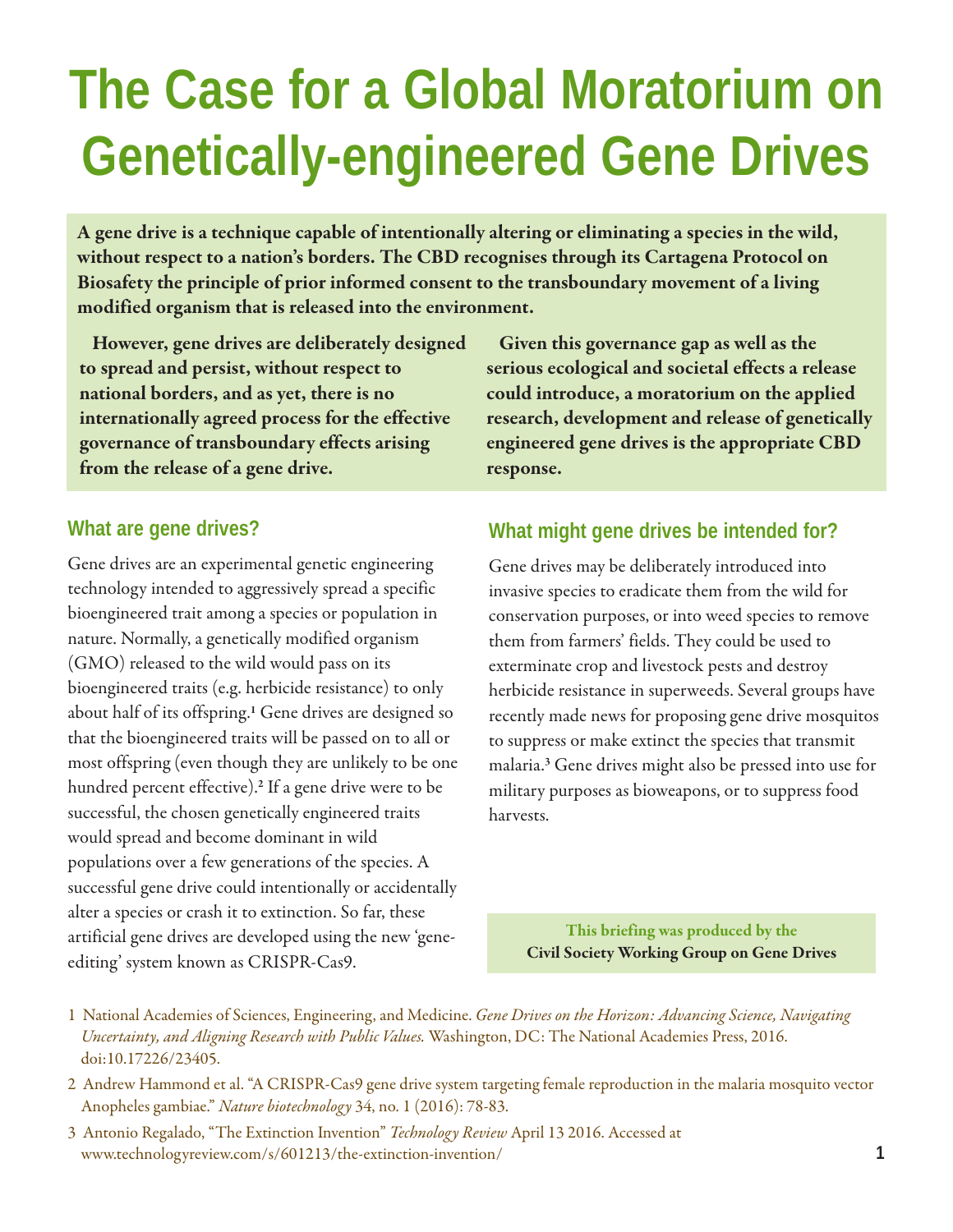#### **How quickly are gene drives being developed?**

The first working CRISPR gene drive was reported in early 2014.<sup>4</sup> Since then, hundreds of millions of dollars of private, philanthropic and military funds have been directed into accelerating gene drive development.<sup>5</sup> While some developers estimate that they are at least a decade away from being ready for an environmental release of gene drives,<sup>6</sup> other proponents are proposing field trial releases of gene drive organisms as early as 2020.<sup>7</sup> So far gene drives have been put into mice, fruit flies, mosquitos, yeast and nematodes.

#### **The temptations of gene drives**

Some policymakers may be drawn to gene drives since they seem to propose a simple silver bullet solution to complex problems. Technicians and corporations may be thrilled by the apparent technical power gene drives offer and the potential for increasing profit.

While technical applications may be marketed with ambitious claims as ready-made 'solutions,' failed experiments with such technological 'solutions' in the past have demonstrated the need for precautionary approaches and deeper research into biological impacts.

- 4 Gantz VM, Bier E. The mutagenic chain reaction: a method for converting heterozygous to homozygous mutations. Science (New York, NY). 2015; 348(6233):442-444. doi:10.1126/science.aaa5945.
- 5 For example, The Bill and Melinda Gates foundation have pledged \$75 million US dollars for Gene Drive research and development, The Tata foundation \$70 million and US Defence Advanced Research Projects Agency is currently running at least two calls to find gene drive research: "Safe Genes" and "Insect Allies."
- 6 Personal Communication with Dr Kevin Esvelt, MIT "Sculpting Evolution" Group. Sept 2016.
- 7 GBIRd project (Genetic Biocontrol of Invasive Rodents) led by Island Conservation International – details at www.islandconservation.org/program-coordinator/.

## **The Governance Gap and Need for a Moratorium**

There is no internationally agreed process for the effective governance of transboundary effects arising from the release of a gene drive. This is an enormous governance gap.

The CBD has previously recognised the ecological, cultural and socio-economic risks posed by living organisms that are genetically modified (LMOs). Through the Cartagena Protocol on Biosafety, the principle of prior informed consent has been established with respect to the transboundary movement of LMOs that are released into the environment. This puts a duty on a party exporting such an LMO to seek prior consent from the destination country.

The procedures are designed to cover intended movement across the border of a single nation. They are clearly unsuited to the unrestricted flow of an LMO without respect for borders, which is intrinsic to the use of gene drives.As a gene drive deliberately aims to change or remove species, and species range across political borders, transboundary effects will tend to be inevitable across multiple countries.

So if a gene drive was proposed for release in one country, it follows that all potentially affected countries would need to be taken into a process of advance joint consideration under new procedures that do not yet exist. Due to this governance gap and the serious ecological and societal effects that a release could introduce, a moratorium on the release of genetically engineered gene drives is clearly the appropriate CBD response.

International Civil Society organisations are recommending that the UN Convention on Biological Diversity place an immediate moratorium on applied research, development and release of genetically engineered gene drives.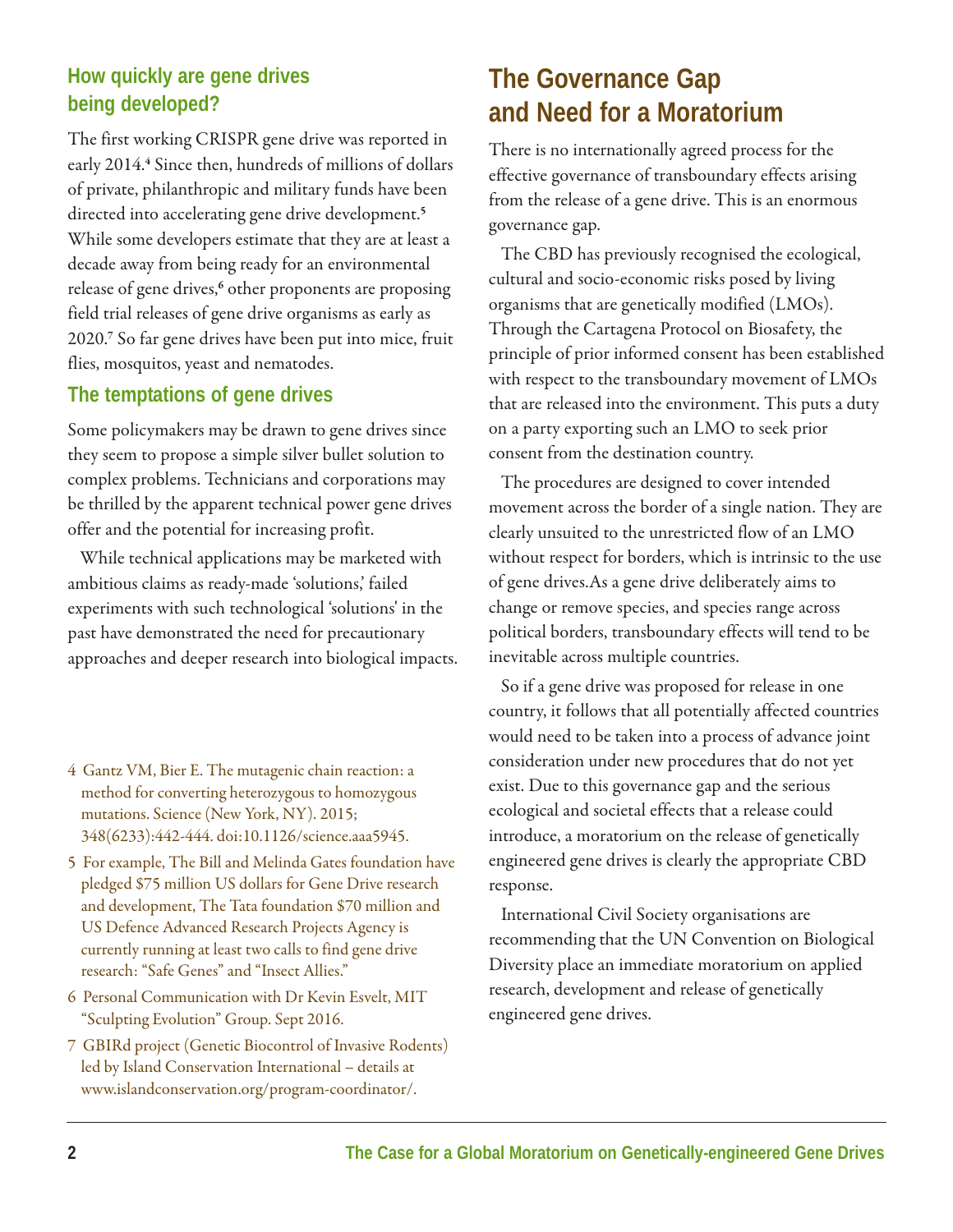## **Inability to Adequately Assess Effects**

Absence of an agreed procedure for considering a release is just the first roadblock to a functional governance arrangement. There is almost as large a gap in the key process that such an agreement would rely on. Currently, there is only a poor ability to predict the effects a gene drive would unleash – the information central to a meaningful release consideration.

#### **Gene Drive Effects Difficult to Predict**

The full ecological impacts of gene drives are unknown, but are likely to be complex and difficult to predict. Species may not respond as expected, instead developing mutations that in turn cause unexpected problems. Eradicating a single species or altering its behaviour can affect symbiotic and competitor species, community structure, food webs, pollination, predation, nutrient cycling and result in the loss of biodiversity and ecosystem functions. Pathogens and parasites may shift hosts and new ecological niches may be opened, which would invite new (or more) damaging and invasive species. <sup>8</sup> The assumption that gene drives will behave and function as planned in the laboratory ignores and denies the complexity and dynamism of natural systems and evolution. Gene drives in general pose a serious threat to the resilience of ecosystems.

Given the current state of ecological knowledge, it is not possible to adequately predict the cascade of ecological impacts resulting from gene drive release into wild systems (including non-linear and stochastic changes). Additionally, where gene drives are designed to aggressively spread in the wild, the changes they trigger will be not be contained locally.

"There are considerable gaps in knowledge regarding a gene drive's effectiveness, both on the target organism and the environment, over time and across diverse genetic backgrounds. It is also essential to consider how gene drives will propagate throughout a population and affect not only the target species, but its entire ecological community.

"Because gene-drive modified organisms are intended to spread in the environment, there is a widespread sense among researchers and commentators that they may have harmful effects for other species or ecosystems. For example, using a gene drive to suppress a non-native weed population may lead to unexpected consequences, such as the loss of habitat for native species or even the establishment of a second, more resilient invasive species."

– US National Academy of Sciences, June 2016<sup>9</sup>

## **The biosafety risks and unpredictability of gene drives are greater than 'classic' GMOs**

Previous biosafety practice has been to limit the uncontrolled release of GMOs to prevent environmental persistence. Gene drives by contrast are intended to not only persist in nature but to also spread and overwhelm wild species. If one spreads in the wild, the gene drive organism will be subject to mutation and evolutionary pressures, as will the wild species in attempts to 'resist' the 'invading' gene drive. One way or another, the gene drive may fail to work or the arising mutations may persist and spread through a population.

<sup>8</sup> Bruce L Webber *et al,* "Opinion: is CRISPR-based gene drive a biocontrol silver bullet or global conservation threat?" PNAS, Aug 25th 2015 Vol 112, no 34, 10565-10567

<sup>9</sup> National Academies of Sciences, Engineering, and Medicine. *Gene Drives on the Horizon: Advancing Science, Navigating Uncertainty, and Aligning Research with Public Values.* Washington, DC: The National Academies Press, 2016. doi:10.17226/23405.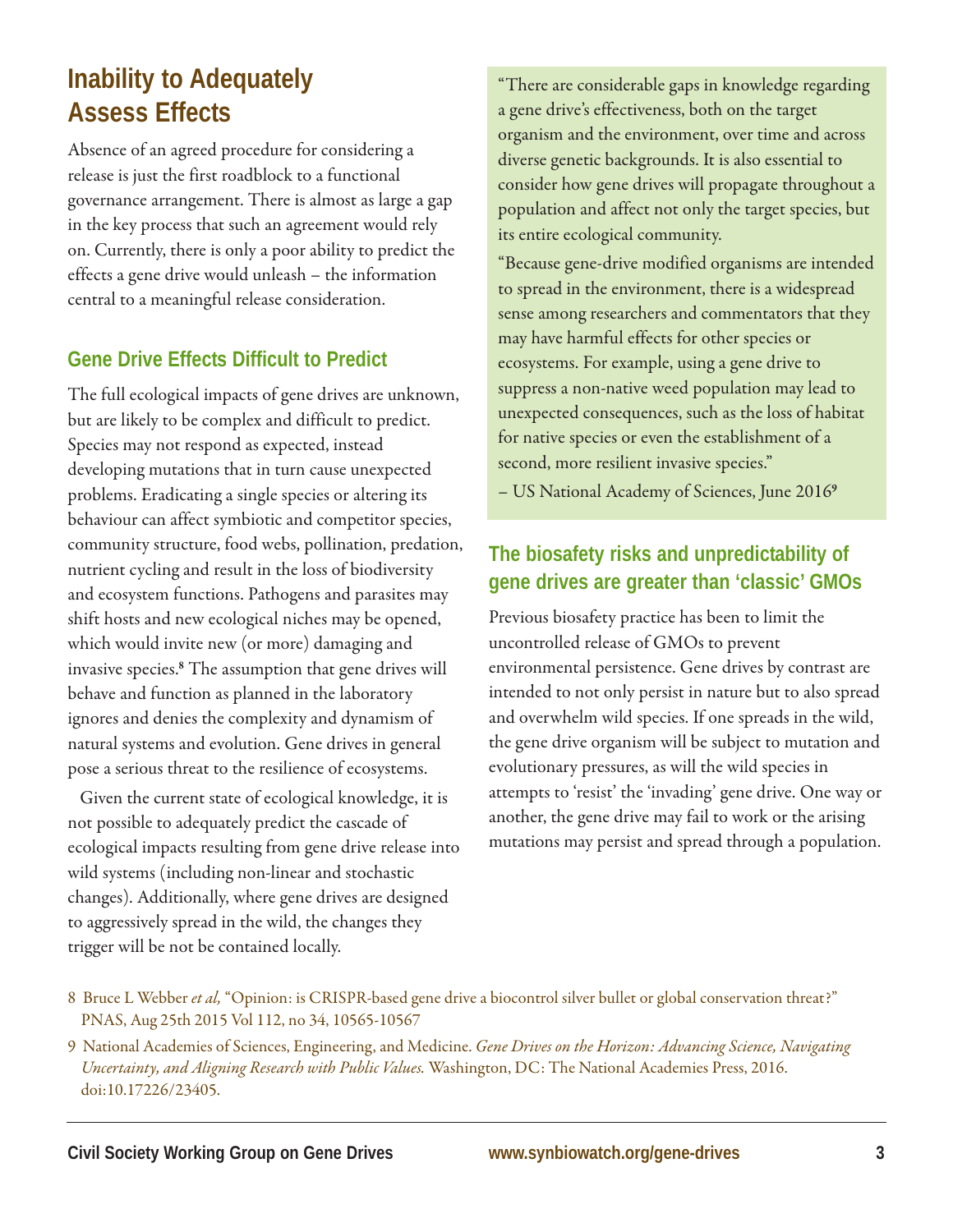In addition, the underlying technology of CRISPR-Cas9 gene editing is still poorly understood. It appears to cause off-target effects (unintended breaks and insertions within the genome).<sup>10</sup>

These could cause unexpected phenotypes and other genetic expressions and behaviours in the targeted species. By building the molecular 'scissors' of CRISPR-Cas9 into the genome and letting them repeat their actions over several generations, the risk of off-target cuts and unpredictable effects may be magnified. At this point, it is counter to scientific evidence to present gene drives as a reliable working mechanism with a predictable outcome over time. They will be living, changing genetic elements replicating outside of human control or prediction.

"Because the CRISPR-Cas9 gene drive technology remains fully functional in the mutated strain after it is created, the chance of off-target mutations also remains and the likelihood increases with every generation pre- and post-release."

– Bruce L Webber *et al* (CSIRO Australia) in PNAS, August 2015<sup>11</sup>

## **Gene drive release may be irreversible and may jump species**

The poor ability to predict effects cannot be overcome through an adaptive management approach, as there is currently no 'undo' function for recalling a gene drive from the wild.

Proposals to release 'reversal drives' <sup>12</sup> or to limit gene drive spread through theoretical 'local drive' systems<sup>13</sup> are highly speculative. Because they are subject to evolutionary pressures and ecological limitations, their reliability is questionable. In some cases, gene drives may spread beyond the target species (e.g. into closely related species).<sup>14</sup> Any assumption that gene drives will not jump species is intrinsically unreliable and not based in scientific evidence. Again, experience with GMOs has shown that horizontal gene transfer is far more prevalent than first understood.

"It is particularly imperative to use caution when considering the development of a "reversal drive" … as it may be impossible to effectively employ this strategy without off-target effects or to fully redress ecological and environmental effects from the original gene drive."

– US National Academy of Sciences, June 2016<sup>15</sup>

10 Bruce L Webber *et al,* "Opinion: is CRISPR-based gene drive a biocontrol silver bullet or global conservation threat?" PNAS, Aug 25th 2015 Vol 112, no 34, 10565-10567

11 *Ibid*.

- 12 K. A. Oye *et al*. "Regulating gene drives." *Science* Vol. 345, August 8, 2014, p.626. doi: 10.1126/science.1254287.
- 13 Kevin Esvelt, "'Daisy drives' will let communities alter wild organisms in local ecosystems." https://medium.com/mitmedia-lab/daisy-drives-will-let-communities-alter-wild-organisms-inlocal-ecosystemscb626c5a9f38#.91i6eyhc0
- 14 Bruce L Webber *et al,* "Opinion: is CRISPR-based gene drive a biocontrol silver bullet or global conservation threat?" PNAS, Aug 25th 2015 Vol 112, no 34, 10565-10567
- 15 National Academies of Sciences, Engineering, and Medicine. Gene Drives on the Horizon: Advancing Science, Navigating Uncertainty, and Aligning Research with Public Values. Washington, DC: The National Academies Press, 2016. doi:10.17226/23405.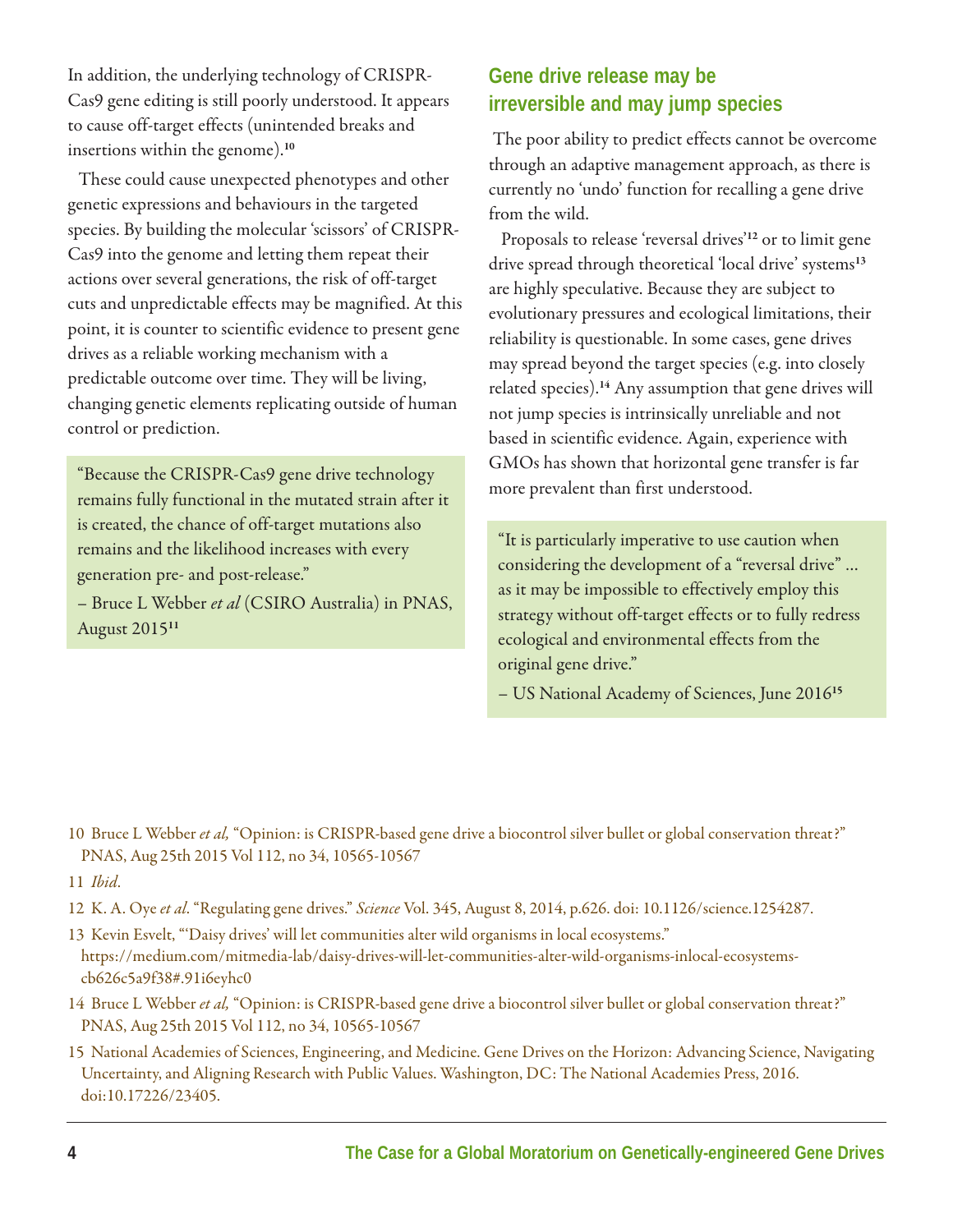In light of the difficulty of predicting the effects that would result from a gene drive release, it would be premature to commence negotiations within the CBD on any procedure for considering a release proposal. Committing resources to finding a procedure for assessment in advance of a reliable ability to make such an assessment puts the cart before the horse. Further, it sets up incentives for negotiators to show progress by accepting systems for assessment that are substandard – and so dangerous in the gene drive context.

## **Lack of Agreed Standards**

Besides fundamental uncertainties in gene drive biosafety there is also an absence of agreed standards for gene drive applied research and development.

## **No safe containment rules have been developed for gene drives**

Existing rules for containment of GMOs presume that escapees will have a low persistence in the environment. Even so, rates of genetic contamination in agricultural crops and weed species by GMOs shows that even this assumption is not correct. While gene drive developers claim there may in future be technical and geographical means to effectively contain gene drive organisms, these hypothetical claims and assumptions need to be rigorously examined and tested. Strict laboratory handling and containment rules for all gene drive research should be internationally agreed upon and put into practice before further research can proceed even in the lab.

#### **No monitoring procedures and practices**

Critical to any release proposal would be development of internationally accepted procedures for monitoring impacts but also the spread of gene-drive constructs in the wild.

This would involve developing practical means to detect gene drive constructs in wild populations, obtaining agreement on the scope of effects that should be monitored and importantly, the methodologies to be employed. Without detailed research into these topics, it is not practical to begin to frame agreements. Research is also required into how responsibility for the costs of monitoring should be distributed, and how liability rules would be framed.

# **Fundamental Social, Economic and Security Concerns**

The potential impacts of gene drives can run so deep that depending on how they are directed, they could have far reaching social, economic and security effects.

## **Gene Drive releases pose threats to food security and farmers rights**

A gene drive release could impact the food supply by intentionally or accidentally suppressing pollination, by changing food webs, by jumping from wild to farmed species, and by creating or opening the way for new invasive species.

Gene drives could be used deliberately for hostile purposes against agriculture or by corporate entities to gain market advantages at the expense of smallholders.

## **Gene drives may have dual use (military) purposes including bioweapons.**

The US military's Defence Advanced Research Project Agency (DARPA) is currently one of the largest funders of gene drive research and development. Its 'Safe-Genes' project explicitly acknowledges that gene drives pose 'bio-threats' from "irresponsible actors who might intentionally or accidentally release modified organisms."16

16 DARPA website, "Setting a Safe Course for Gene Editing Research" 9/7/2016 accessed at www.darpa.mil/news-events/2016-09-07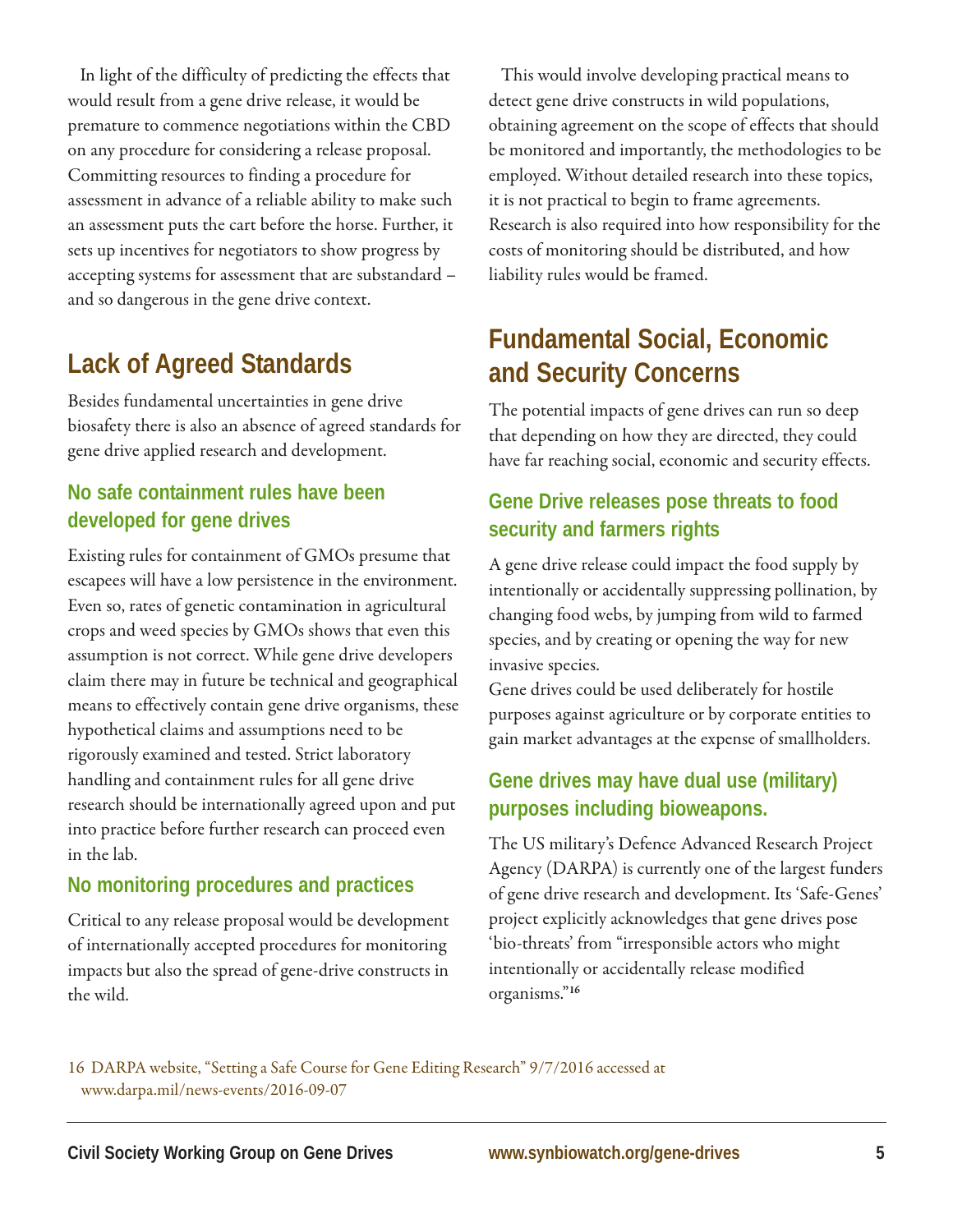Hostile uses of gene drives include supercharging the spread of harmful engineered parasites or insects, or releasing gene drives to suppress open pollinated crop harvests by reducing fruiting or seed production. The development of 'local' gene drives offers potential for more targeted weaponisation in particular. Because of their ability to re-shape ecosystems, gene drives appear to be relevant to the 1977 ENMOD (Environmental Modification) treaty.<sup>17</sup>

"Environmental modification techniques" refers to any technique for changing – through the deliberate manipulation of natural processes – the dynamics, composition or structure of the Earth, including its biota."

– 1977 ENMOD convention against hostile uses of environmental modification techniques.

## **Gene drives could be deployed to increase monopolies, posing economic and livelihood threats.**

Patent applications on CRISPR gene drives include proposals to render on-farm weed species susceptible to proprietary agrochemicals (e.g. Monsanto's Roundup weed killer).<sup>18</sup>

The purpose of deploying such a gene drive would be to bolster agrochemical sales by existing agrimonopolies. Gene drives associated with strong intellectual property protection might be leveraged to exercise control over other aspects of biodiversity that deliver important ecosystem functions to farming (e.g. pollinators or other beneficial species). An aggressive spread of gene drive organisms could adversely impact the integrity of organic and agroecological farming systems.

Gene drives advance techno-fix 'silver bullet' responses that distract and divert resources from systemic solutions (e.g. conservation, disease.)

While gene drives are likely to make their biggest impact in agriculture and military, there is already a vigorous attempt to brand gene drives as simple 'solutions' to conservation challenges and as silver bullets for diseases such as Malaria and Zika. There is a long history of previous failed attempts to address both vector-borne disease and invasive species through 'saviour' technological innovations – including large scale deployment of chemicals such as DDT<sup>19</sup> or intentional release of biological predators. <sup>20</sup> Currently, successful malaria control depends heavily on context, social factors and healthcare provision – not quick technology 'fixes.'<sup>21</sup>

- 17 United Nations Convention on the Prohibition of Military or Any Other Hostile Use of Environmental Modification Techniques, 1977 – accessed at www.un-documents.net/enmod.htm
- 18 WIPO Patent no WO 2015105928 A1, "RNA Guided Gene Drives"
- 19 Pesticide Action Network, "The DDT Story" accessed at www.panna.org/resources/ddt-story
- 20 Carol Kaesuk Yoon, "When Biological Control Gets Out of Control" *New York Times,* March 6th 2001. Accessed at www.nytimes.com/2001/03/06/science/when-biological-control-gets-out-of-control.html
- 21 Anne Platt McGinn. "Malaria, Mosquitoes, and DDT" *Worldwatch Magazine* May/June 2002, Volume 15, No. 3. Accessed online at www.worldwatch.org/node/517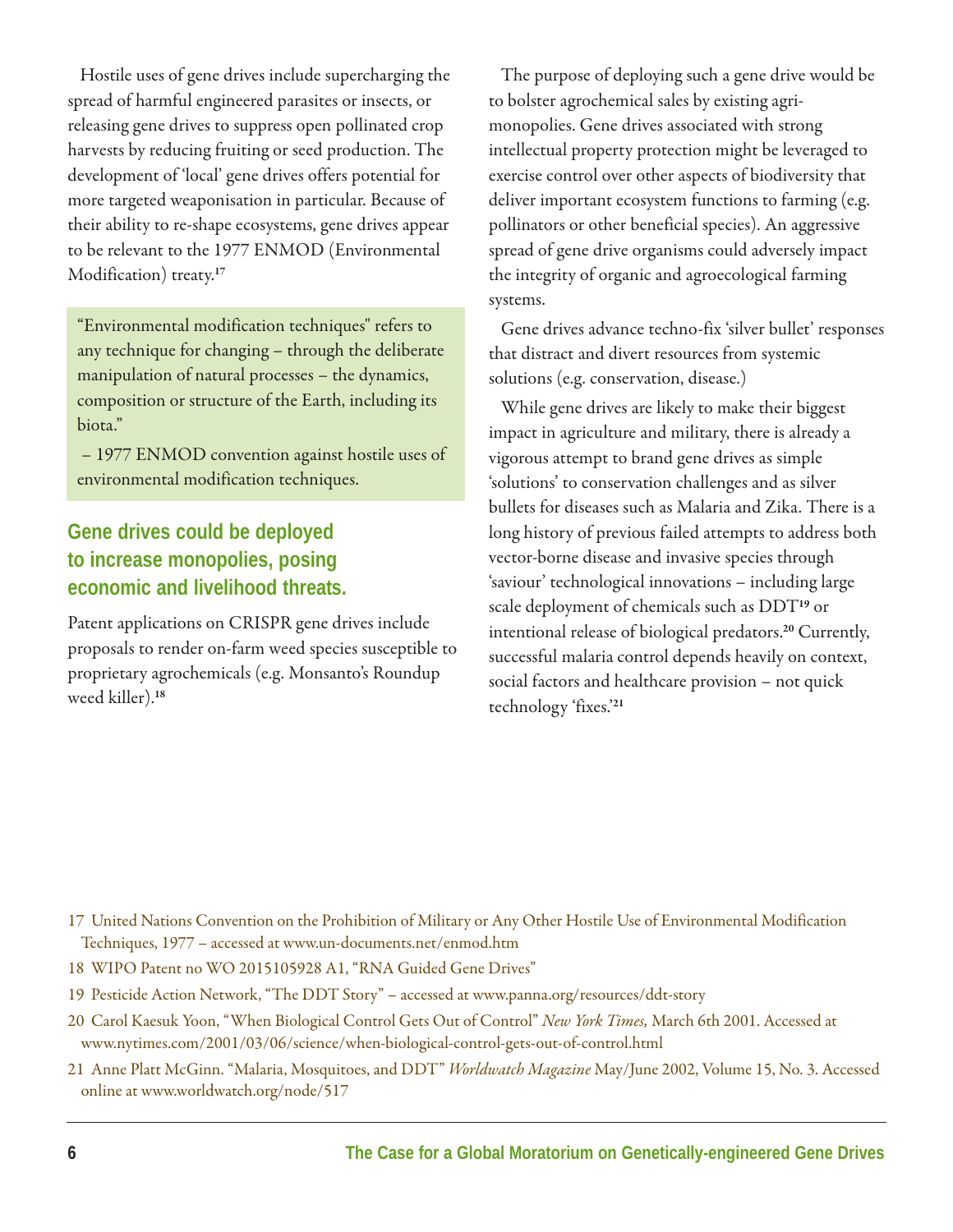# **The Moral Dimension**

## **Changing and eradicating entire species creates significant ethical, spiritual and moral concerns**

While gene drive developers assume authority to 'sculpt evolution,' <sup>22</sup> engineer ecosystems and alter entire species, others regard such attitudes as unacceptable. Genetic engineering provokes strong moral, spiritual and ethical debates about the right of scientists and companies to alter life. Many cultures, particularly indigenous spiritual traditions, emphasise an intrinsic sanctity for the integrity of living beings and the web of life, but their traditional lands and waters may be impacted by gene drive releases.

Governments are under international obligations to protect and respect indigenous knowledge relevant to conservation of biodiversity,<sup>23</sup> to consult when making decisions that could impact lands and waters traditionally occupied or used by indigenous peoples and local communities,<sup>24</sup> and to ensure that assessments of the impacts of synthetic biology applications such as gene drives include full participation of indigenous and local communities. 25

- 22 The research group developing Gene Drives at MIT call themselves the "Sculpting Evolution" group. www.sculptingevolution.org
- 23 Article 8J of the Convention on Biological Diversity states "Each contracting Party shall, as far as possible and as appropriate, Subject to national legislation, respect, preserve and maintain knowledge, innovations and practices of indigenous and local communities embodying traditional lifestyles relevant for the conservation and sustainable use of biological diversity."
- 24 UN Convention on Biological Diversity COP 7 Decision VII/16 adopted the Akwé: On voluntary guidelines for the conduct of cultural, environmental and social impact assessments regarding developments proposed to take place on, or which are likely to impact on, sacred sites and on lands and waters traditionally occupied or used by indigenous and local communities.
- 25 Decision UNEP/CBD/COP/DEC/XII/24 3c of the UN Convention on Biological Diversity urges parties to "To carry out scientific assessments concerning organisms, components and products resulting from synthetic biology techniques with regard to potential effects on the conservation and sustainable use of biodiversity, taking into account risks to human health and addressing, as appropriate, and according to national and/or regional legislation, other issues such as food security and socioeconomic considerations with, where appropriate, the full participation of indigenous and local communities;"